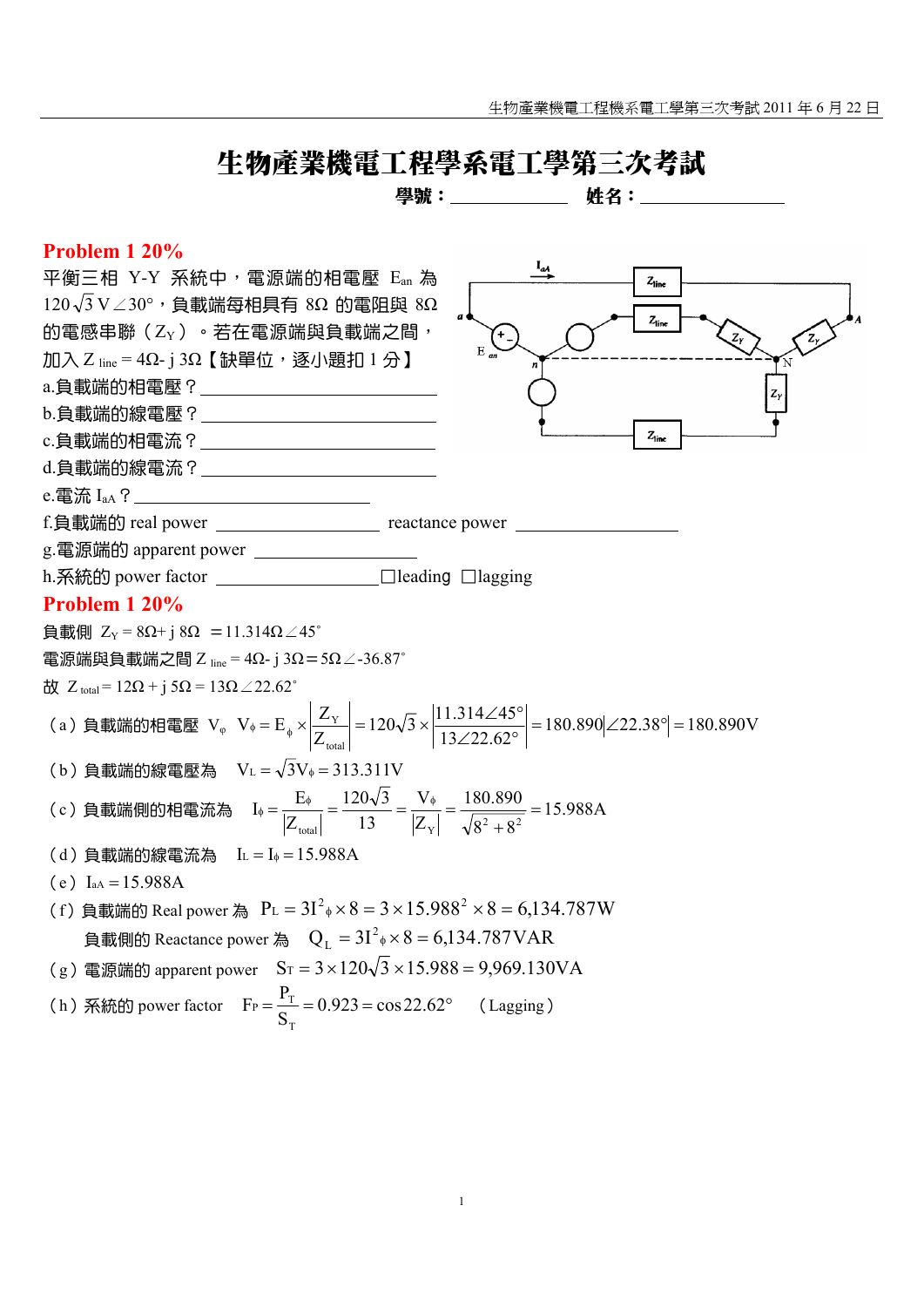### **Problem 2 25%**

電路系統中,負載端包括「兩具功率為 5-hp、efficiency η 為 75%的馬達,其 power factor 為 0.8  $\left(\frac{\text{lagging}}{\text{Reging}}\right)$  , 及  $\left[\frac{10 \text{ kW}}{\text{GMD}}\right]$ 熱器, 其 power factor 為  $1 - \text{e}$ 前兩者呈現並聯關係  $\text{e}$ 電源的電壓 E = 220 V、頻率為 60 Hz。若要讓電路系統的 power factor 調升為 1,必須加上那一種元件?若加入的元件要與馬 達並聯,則加入元件的 inductance?或 capacitance?【缺單位,逐小題扣 1 分】 a.負載端(馬達+加熱器)的 total real power? (單位) 3% Reactance power ? (單位) 3% b.加入元件前,電壓源的 Apparent power ? \_\_\_\_\_\_\_\_\_\_\_\_\_\_(單位)3% 電流 ? \_\_\_\_\_\_\_\_\_\_(單位)2% c.加上那一種元件? 2% d.加入元件的 inductance ? 或 capacitance ? \_\_\_\_\_\_\_\_\_\_\_\_\_\_\_\_\_\_(單位) 6% e.加入元件後,電壓源的 Apparent power ? \_\_\_\_\_\_\_\_\_\_\_\_\_\_(單位) 3% 電流 ? (單位) 2% **Problem 2 20%**  馬達的 output power Po=2×5 hp×746 W/hp = 7,460 W 馬達的 input power  $Pi = Po/n = 7,460$  W/  $0.75 = 9946.67$  W 因 power factor 為  $0.8 \cdot$  故 θ =  $\cos^{-1} 0.8 = 36.86^\circ$ 馬達的 reactance power  $Q_M = P_i \tan \theta = 9946.67W \times \tan 36.87^\circ = 7460.03VAR$  (L) 因此,負載的(加入前) Total real power  $P_T = 10,00W + 9,946.67 W = 19,946.67 W$ Reactance power  $Q_T = 7,460.03 \text{ VAR}$  (L) 電壓源提供的:Apparent power  $\quad \mathrm{S_T} = \sqrt{\mathrm{P_T}^2 + \mathrm{Q_T}^2} = 21{,}296 \mathrm{VA}$  $_{\rm T} = \sqrt{P_{\rm T}^{2} + Q_{\rm T}^{2}} =$ Current from source  $I = \frac{S_T}{R} = \frac{21,290 \text{ V A}}{220 \text{ V A}} = 96.8 \text{A}$ 220V 21,296VA E  $I = \frac{S_T}{S} = \frac{21,296 VA}{220 M} =$ 由於負載的 total reactance power 為 7,460.03 VAR(L)。 因此,加入的元件應為 capacitor, 其 reactance power Qc為 -7,460.03 VAR。 加入的 capacitor 與馬達並聯,因此跨越 capacitor 的電壓為 220V, 與 reactance power 的關係為 7,460.03VAR X  $Q_c = \frac{E}{\sqrt{2}}$ C 2  $\frac{E}{X_{\rm C}}$  = 7,460.03VAR ,可導出  $X_{\rm C}$  =  $\frac{E}{Q_{\rm C}}$  = 6.488Ω  $X_c = \frac{E}{c}$ C 2  $C = \frac{E}{Q_C} = 6.488 \Omega$  其 capacitance  $C = \frac{1}{2\pi fX_C} = 408.84 \mu F$  $C = \frac{1}{1}$ C  $=\frac{1}{2\pi fX_c}=408.84\mu$ 因此, 負載的(加入後) Total real power P<sub>T</sub> = 10,00W + 9,946.67 W = 19,946.67 W Reactance power Q<sub>T</sub> = 0 VAR 電壓源提供的:Apparent power  $\quad \mathrm{S_T} = \sqrt{\mathrm{P_T}^2 + \mathrm{Q_T}^2} = 19.946.67 \mathrm{VA}$  $T_{\rm T} = \sqrt{P_{\rm T}^{2} + Q_{\rm T}^{2}} =$ Current from source  $I = \frac{S_T}{I} = \frac{12.54667 \text{ V1}}{2000 \text{ V}} = 90.667 \text{ A}$ 220V 19,946.67VA E  $I = \frac{S_T}{I} = \frac{19,946.67 VA}{200 V} =$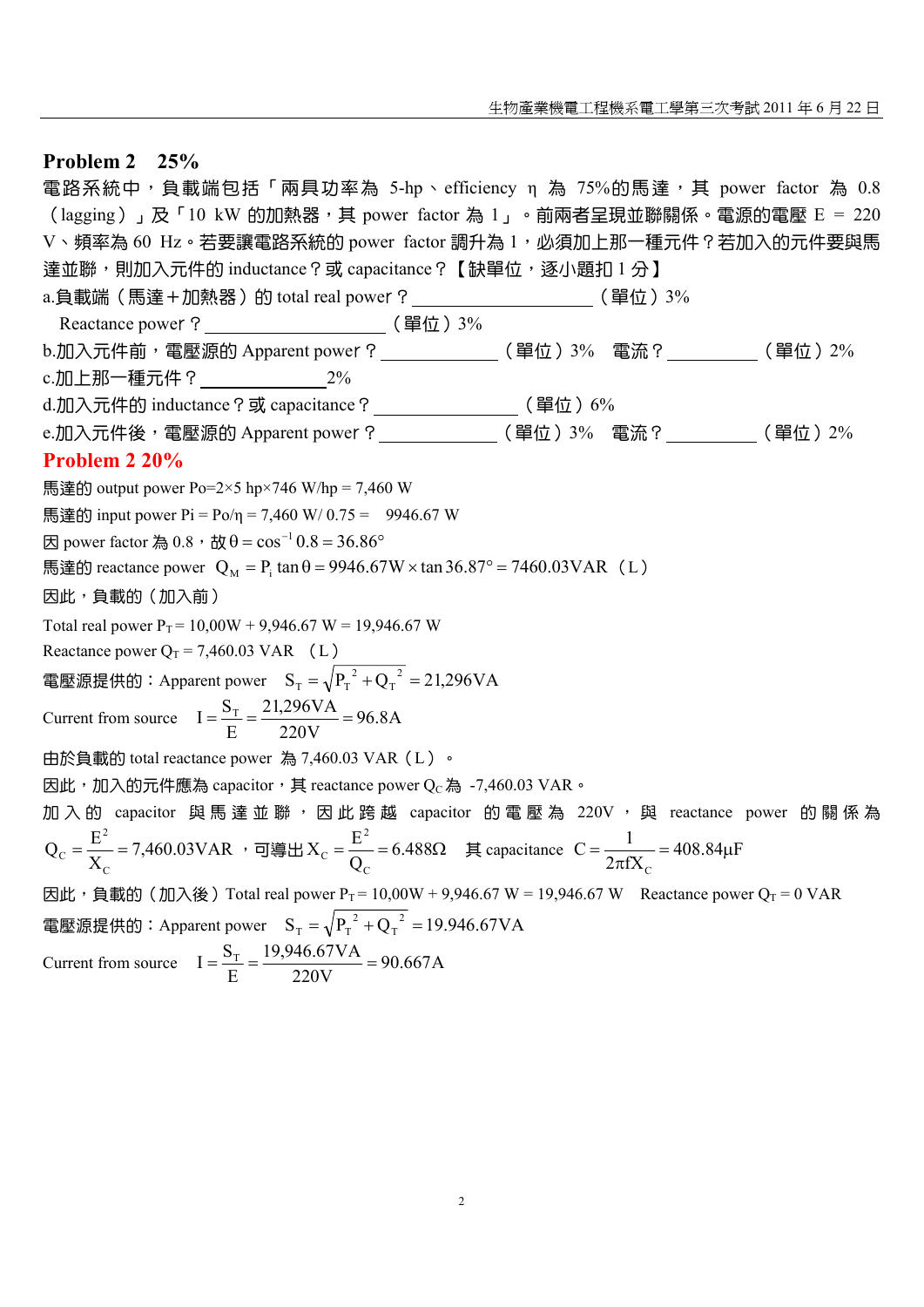## **Problem 3 15%**

由於源自 AC line power 的 60Hz 信號會對高敏感性的儀器產生干 擾,如心電圖儀器。因此,常用 60 Hz notch filter 來消除。這個 60-Hz narrow-band (or notch) filter 如何設計?若 R<sub>S</sub> = 50Ω, R<sub>L</sub> = **100Ω,** L = 120 mH, 則 C = ?請寫出並書出設計出來的電路的 frequency response (包括 magnitude vs. frequency  $R$  phase angle vs. frequency)。圖上必須顯示縱軸與水平軸的單位、格線座 標,而且要很清楚可以看到 frequency response 在較大 frequency、較小 frequency 及 60 Hz 處的 magnitude 與 phase



angle。如果你只是把圖的「樣子」畫出來,沒有相關資訊搭配,是沒有機會拿到分數的。

a. C? \_\_\_\_\_\_\_\_\_\_\_\_(單位) 3%

#### **Problem 3 20%**

Let L=120mH  $\rightarrow$  C =  $\frac{1}{2}$  =  $\frac{1}{(8.68)^{27}}$  = 58.635 $\mu$ F  $(2\pi \times 60)^2$  L 1  $C = {1 \over {\omega_0}^2 L} = {1 \over {(2\pi \times 60)}^2}$  $\boldsymbol{0}$  $=\frac{1}{\omega_0^2 L}=\frac{1}{(2\pi\times 60)^2 L}=58.635\mu$ 

b. Frequency response: magnitude vs. frequency 5%



c. Frequency response: phase angle vs. frequency 5%

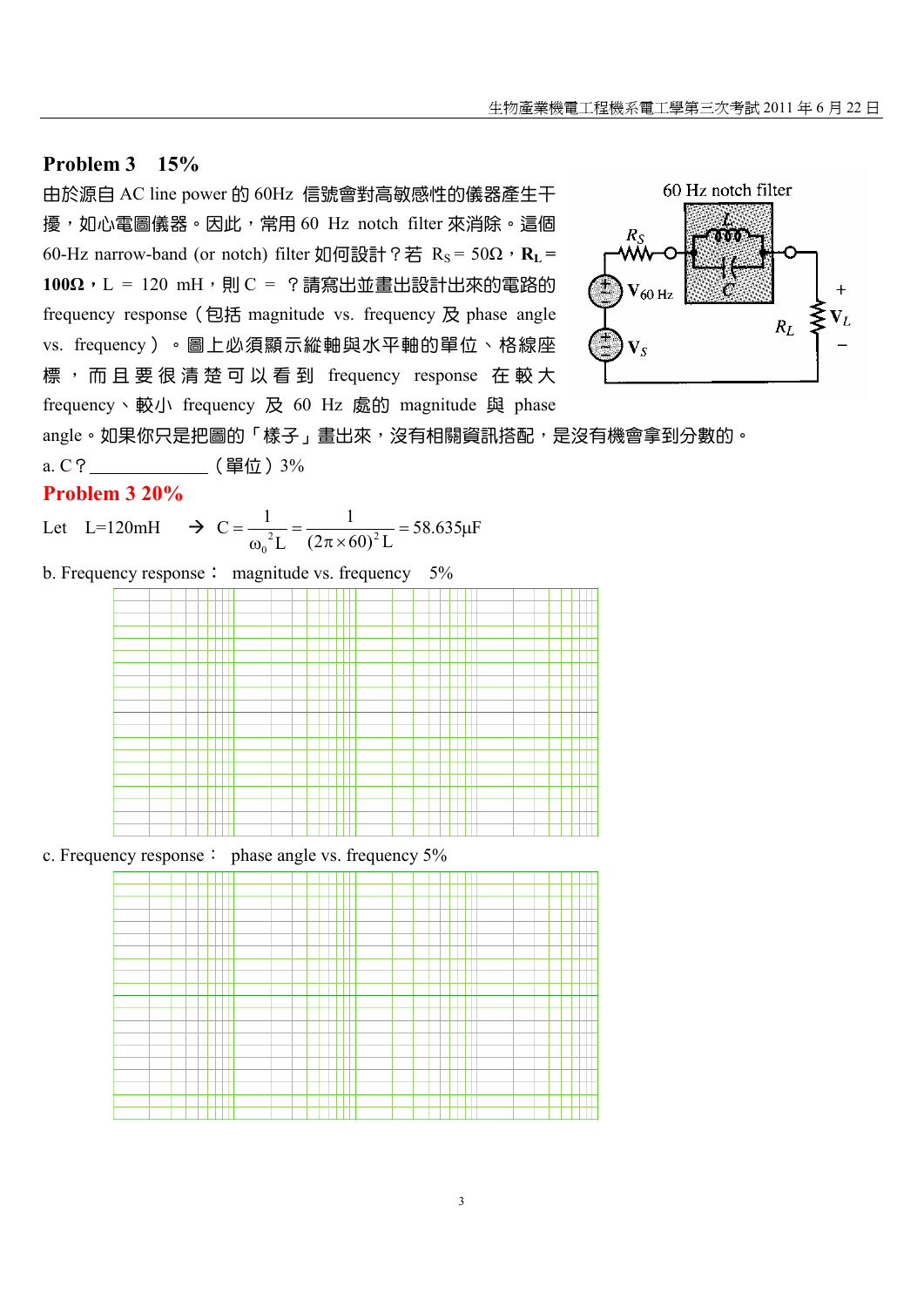| Problem 4 20%                                                                                                              |
|----------------------------------------------------------------------------------------------------------------------------|
| 要在環型的 Core 中建立磁通 Φ (Magnetic flux)為 1.4×10 <sup>-4</sup> Wb · 請依序回答下列問題 (標示單位, 缺單                                          |
| 位逐小題扣1分):                                                                                                                  |
| $2\%$<br>a.Core 內的磁通密度 (Flux density) _______________                                                                      |
| b.Core 內的磁化力 (Magnetizing force) ______________ 2%                                                                         |
| c.線圈的電流 ___________ 2% d.磁路的磁動勢 (Magnetomotive force) _______________ 2%                                                   |
| e.若在 Core 上切開一長度 250 µm 的 air gap (空氣的磁導係數 Permeability $\mu_0 = 4\pi \times 10^{-7}$ Wb/Am ) , 則                          |
| (a) Core 內的磁通密度 (Flux density) 2%                                                                                          |
| (b) Air gap 內的磁通密度 (Flux density) _______________<br>$2\%$                                                                 |
| (c) Core 内的磁化力 (Magnetizing force) ______________<br>$2\%$                                                                 |
| (d) Air gap 内的磁化力 (Magnetizing force) _______________<br>2%                                                                |
| (e)線圏的電流 I= ______ 2%                                                                                                      |
| (f) 磁路的磁動勢 (Magnetomotive force) ______________<br>2%                                                                      |
| Problem 4 20%                                                                                                              |
| 要在環型的 Core 中建立磁通 Φ (Magnetic flux)為 1.4×10 <sup>-4</sup> Wb • 請依序回答下列問題 ( <b>標示單位,缺單</b>                                   |
| 位逐小題扣1分):                                                                                                                  |
| a.Core 內的磁通密度 (Flux density) B = 0.5T 2%                                                                                   |
| b.Core 內的磁化力 (Magnetizing force) $H = 300$ At/m 2%                                                                         |
| c.線圏的電流 $I = 1.2 A$ 2% d.磁路的磁動勢 (Magnetomotive force) $F = HI = 60 At$ 2%                                                  |
| e.若在 Core 上切開一長度 250 µm 的 air gap (空氣的磁導係數 Permeability $\mu_0 = 4\pi \times 10^{-7}$ Wb/Am ) , 則                          |
| (a) Core 內的磁通密度 (Flux density) $B_c = 0.5T$ 2%                                                                             |
| (b) Air gap 内的磁通密度 (Flux density) $B_2 = 0.5$ T 2%                                                                         |
| (c) Core 內的磁化力 (Magnetizing force) Hc = 300 At/m 2%                                                                        |
| (d) Air gap 内的磁化力 (Magnetizing force) $\frac{Hg}{3.979 \times 10^5}$ At/m 2%                                               |
| (e)線圈的電流 I= 3.188 A 2%                                                                                                     |
| (f) 磁路的磁動勢 (Magnetomotive force)<br>$HI = 159.4$ At<br>2%                                                                  |
|                                                                                                                            |
|                                                                                                                            |
| B(T)<br>2.0                                                                                                                |
|                                                                                                                            |
| 1.5                                                                                                                        |
| $A = 2 \times 10^{-4}$ m <sup>2</sup>                                                                                      |
| 1.0                                                                                                                        |
| Cast steel                                                                                                                 |
| $N = 50$                                                                                                                   |
| 0.5                                                                                                                        |
| $\Phi = 1.4 \times 10^{-4}$ Wb                                                                                             |
| $l$ (mean length) = 0.2 m<br>3000<br>4000<br>H(At/m)<br>$\mathbf 0$<br>1000<br>1500<br>2000<br>2500<br>3500<br>4500<br>500 |